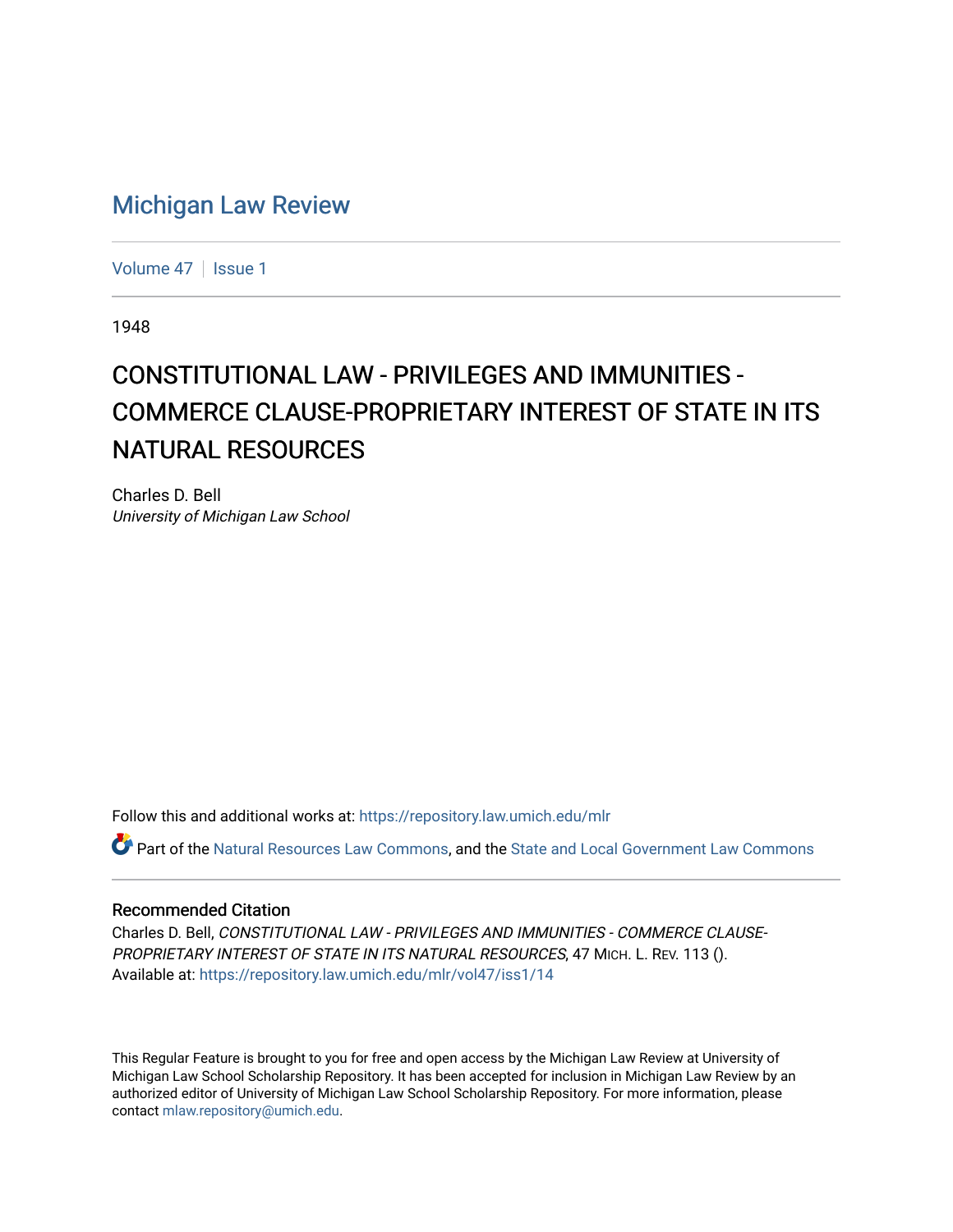CONSTITUTIONAL LAW - PRIVILEGES AND IMMUNITIES - COMMERCE CLAUSE-PROPRIETARY INTEREST OF STATE IN ITS NATURAL RESOURCES-Plaintiffs, residents of Georgia, sued to enjoin the enforcement of a South Carolina statute imposing on shrimp boats a license fee one-hundred times greater for nonresident owners than for resident owners, $<sup>1</sup>$  and requiring all shrimp to be</sup> unloaded, packed, and stamped in South Carolina before shipments into other states.2 The suit was based on the alleged contravention of the privileges and immunities and commerce clauses of the Constitution of the United States.<sup>8</sup> Plaintiff's petition was dismissed by the trial court.<sup>4</sup> On appeal, *held*, reversed. The disparity in resident and nonresident license fees constituted discrimination against nonresidents in violation of interstate privileges and immunities; to require that all shrimp be unloaded, packed, and stamped in South Carolina burdened interstate commerce in a manner forbidden to the states. *Toomer v*. *Witsell, 334 U.S. 385, 68 S.Ct. 1156 (1948).* 

The privileges and immunities clause guarantees to nonresidents of a state equal privileges with residents, and thereby protects nonresidents from the disabilities of alienage.<sup>5</sup> Early cases, though never precisely listing the privileges and immunities of state citizenship, declared them to be fundamental <sup>6</sup>

 $1$  S.C. Code (1942) § 3379 as amended by an Act of May 19, 1947 (25 dollars for residents; 2,500 dollars for nonresidents.)

 $2$  S.C. Code (1942) § 3414.

8 U.S. Const., Art. IV, § 2; Art. I, §§ 8 and IO.

 $*$  (D.C. S.C. 1947) 73 F. Supp. 371. See decision note in 46 MICH. L. REV. 559 (1948).

 $5$  Blake v. McClung, 172 U.S. 239, 19 S.Ct. 165 (1898); Paul v. Virginia, 8 Wall. (75 U.S.) 168 (1868); Travis v. Yale & Towne Mfg. Co., 252 U.S. 60, 40 S.Ct. 228 (1920).

 $6$  Corfield v. Coryell, 4 Wash. (C.C. 3d) 371, Fed. Cas. No. 3,230 (1823); Blake v. McClung, 172 U.S. 239, 19 S.Ct. 165 (1898); United States v. Miller, (D.C. Ky. 1936) 17 F. Supp. 65 (ingress and egress); Shaffer v. Carter, 252 U.S. 37, 40 S.Ct. 221 (1920) (immunity from higher taxation); McKneit v. St. Louis & S.F. Ry. Co., 292 U.S. 230, 54 S.Ct. 690 (1934) (access to the courts); Ward v. Maryland, 12 Wall. (79 U.S.) 418 (1870); Chalker v. Birmingham & N.W. Ry. Co., 249 U.S. 522, 39 S.Ct. 366 (1919) (doing business within a state).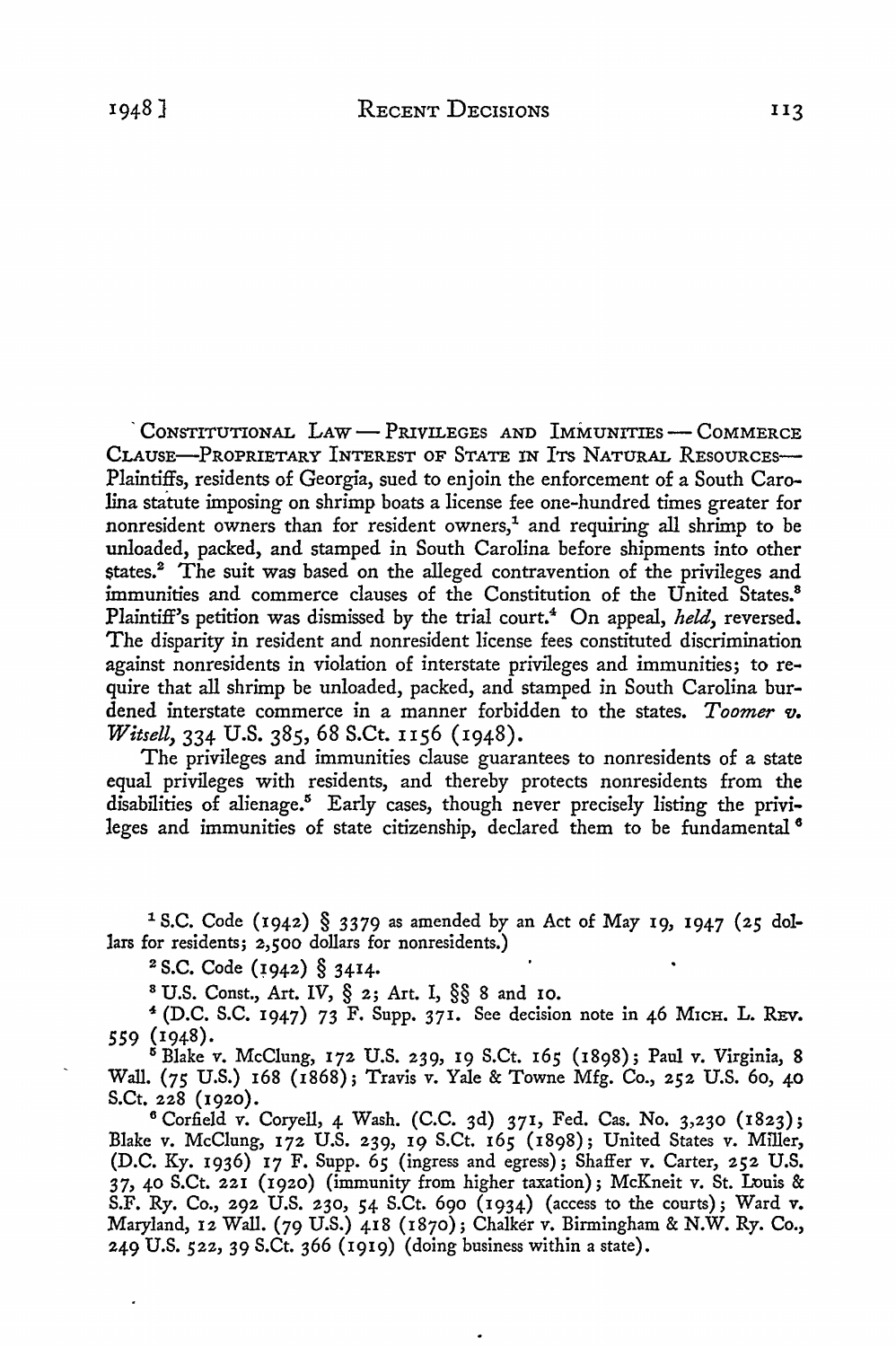as determined from the facts of each case.<sup>7</sup> More recently, however, the court's use of the clause has shifted from classifying certain incidents as privileges and immunities of state citizenship to emphasizing the protection of nonresidents from discrimination by a state in favor of its own citizens.<sup>8</sup> On this basis, the Supreme Court has held that no state is permitted to discriminate against nonresidents by license legislation.<sup>9</sup> Notable exceptions to this doctrine exist, however, in cases where the state is legitimately exercising its police power to control a purely local interest,<sup>10</sup> or where the natural resource protected by the license is the common property of the state's citizens.<sup>11</sup> Although recognizing this latter exception, the court in the principal case found that it could not justify the nonresident license fees in question. The decision in *McCready v. Virginia,<sup>12</sup>*where the exclusion of nonresidents was upheld for the reason that fish as a resource are owned by the state in trust for its citizens, was distinguished on the ground that the shrimp affected by the South Carolina statute in the principal case were freely-swimming fish located in coastal waters. By placing commercial shrimping in the category of privileges and· immunities of state citizenship, the court greatly weakened the doctrine of state ownership of animals *ferae naturae*.<sup>18</sup> Some discrimination is permitted, however, if based on valid independent reasons other than mere nonresidence, $14$  and charging nonresidents higher license fees as their share of upkeep of shrimp beds is such a reason when the upkeep is initially financed by resident tax funds. Since the court found no basis for the use of the police power and discovered no reasonable relation between the high degree of discrimination and any independent reason South

7 Travis v. Yale & Towne Mfg. Co., 252 U.S. 60, 40 S.Ct. 228 (1920).

<sup>8</sup>Hague v. C.I.O., 307 U.S. 496, 59 S.Ct. 954· (1939); Hess v. Pawloski, 274 U.S. 352, 47 S.Ct. 632 (1927).

<sup>9</sup> Chalker v. Birmingham & N.W. Ry. Co., 249 U.S. 522, 39 S.Ct. 366 (1919); Ward Baking Co. v. City of Fernandina, Florida, (D.C. Fla. 1928)' 29 F. (2d) 789; 12 AM. JuR., Constitutional Law, § 463. For an annotation, see 61 A.L.R. 337 (1929) and 40 L.R.A. (n.s.) 279 (1912).<br><sup>10</sup> District of Columbia v. Brooke, 214 U.S. 138, 29 S.Ct. 560 (1909); Crowley

v. Christiansen, l3j U.S. 86, II S.Ct. 13 (1890) (liquor); Hudson County Water Co. v. McCarter, 209 U.S. 349, 28 S.Ct. 529 (1908) (diversion of water); Keeley v. Evans, 257 U.S. 667, 42 S.Ct. 184 (1922) (professional- licenses).

<sup>11</sup> Corfield v. Coryell, 4 Wash. (C.C. 3d) 371, Fed. Cas., No. 3,230 (1823); McCready v. Virginia, 94 U.S. 391 (1876); In re Eberle, (C.C. Ill. 1899) 98 F.

295.  $1294$  U.S. 391 (1876).<br><sup>12</sup>94 U.S. 391 (1876). <sup>18</sup> The members of the court differed as to the applicability of the privileges and immunities clause. Justices Frankfurter and Jackson felt that the disparity in license fees violated the commerce clause, and they deemed the McCready case a controlling exception to the privileges and immunities clause. See  $I_9$  L.R.A. (n.s.) 297 (1909) and 28 L.R.A. (n.s.) 265 (1910) for a discussion of license discrimination as violative of the commerce clause. The McCready doctrine was further weakened in the very recent case of Takahashi v. Fish and Game Commission, 334 U.S. 410, 68 S.Ct. 1138 (1948), where the Court held that state ownership of fish in coastal waters was insufficient ownership to exclude alien residents from fishing off California.

14 Patsone v. Pennsylvania, 232 U.S. 138, 34 S.Ct. 281 (1914).